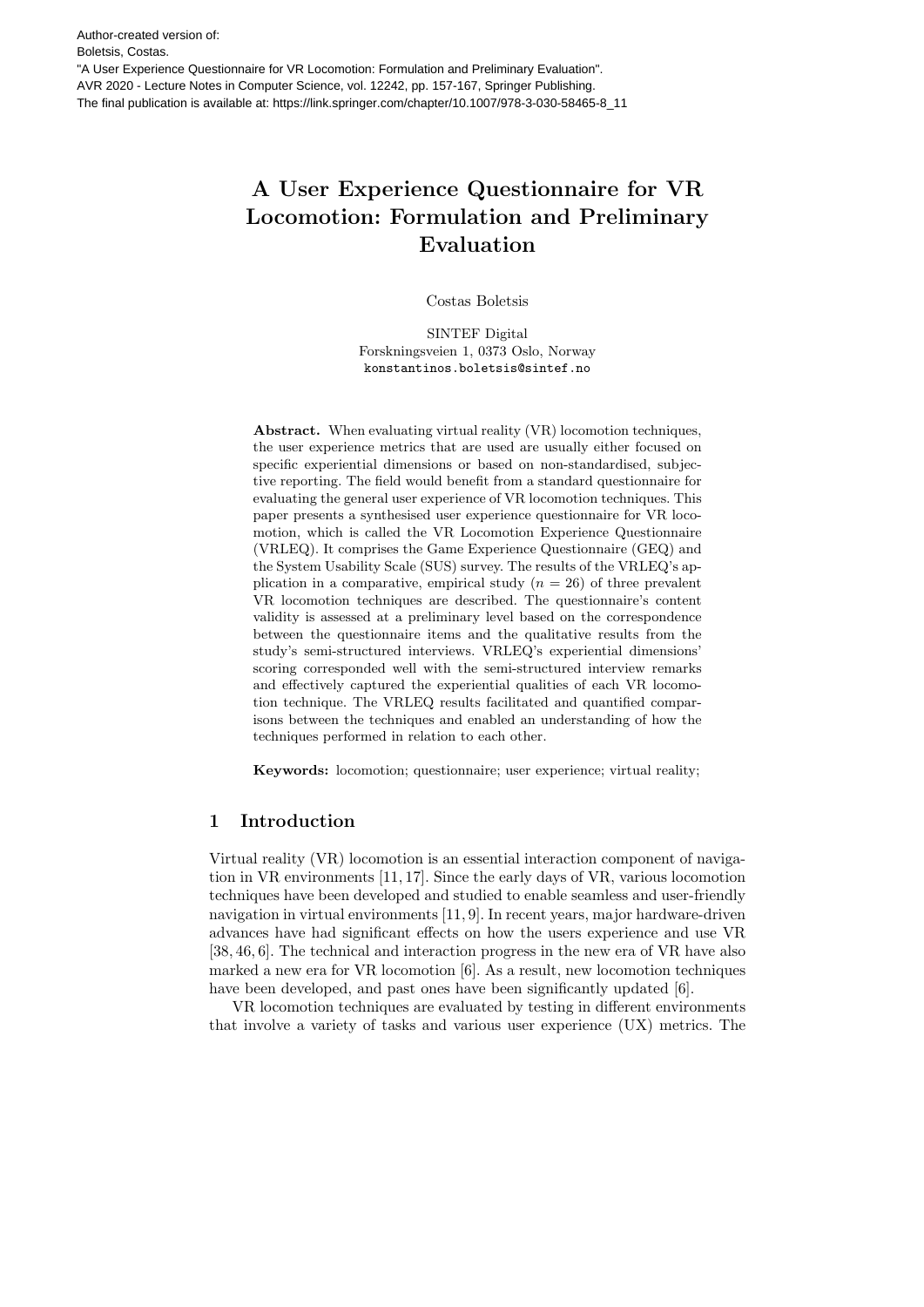Locomotion Usability Test Environment (LUTE) [40] addresses the need for a standard testing environment to evaluate different locomotion techniques. It also helps analyse and identify the techniques that work better for different tasks. Regarding UX metrics for VR locomotion, the metrics that are used are either focused on specific experiential dimensions, such as the Presence Questionnaire [50] and the Slater-Usoh-Steed Questionnaire [45] for presence [8, 44], and the Simulator Sickness Questionnaire [19] for motion sickness [44, 32, 14], or based on non-standardised, subjective reporting [36, 23, 32, 22, 43]. A standard questionnaire for evaluating the general UX performance of VR locomotion techniques would help researchers and practitioners produce and communicate UX results within a consistent and shared framework.

This work presents a synthesised UX questionnaire for VR locomotion, consisting of the Game Experience Questionnaire (GEQ) [18] and the System Usability Scale (SUS) survey [12], hereafter called the VR Locomotion Experience Questionnaire (VRLEQ). The results of the VRLEQ's application in a comparative, empirical study of three prevalent VR locomotion techniques are also presented. Finally, a preliminary assessment of the questionnaire's content validity is performed based on the correspondence between the questionnaire items and the qualitative results from the study's semi-structured interviews. Researchers and practitioners in the field of VR and VR locomotion can benefit from this work by being introduced to a new UX metric tool specifically tailored for VR locomotion while getting specific instructions on how to apply it in their projects.

The rest of this paper is organised as follows. Section 2 provides the background relating to VRLEQ components. Section 3 describes VRLEQ, its formulation process (Section 3.1) and the results of its application (Section 3.2). Section 4 presents a preliminary evaluation of the tool's content validity. Section 5 discusses the results, the study limitations, and the future directions for VRLEQ's development.

## 2 Background

A paper by Boletsis and Cedergren [7] presented a comparative, empirical evaluation study of three prevalent VR locomotion techniques and their user experiences. They studied the following techniques:

- $-$  Walking-in-place (WIP): The user performs virtual locomotion by walking in place, that is, using step-like movements while remaining stationary [23, 6].
- Controller / joystick: The user uses a controller to direct their movement in the virtual environment [31, 6].
- $-$  Teleportation: The user points to where they want to be in the virtual world, and the virtual viewpoint is instantaneously teleported to that position. The visual 'jumps' of teleportation result in virtual motion being non-continuous  $[11, 10, 6].$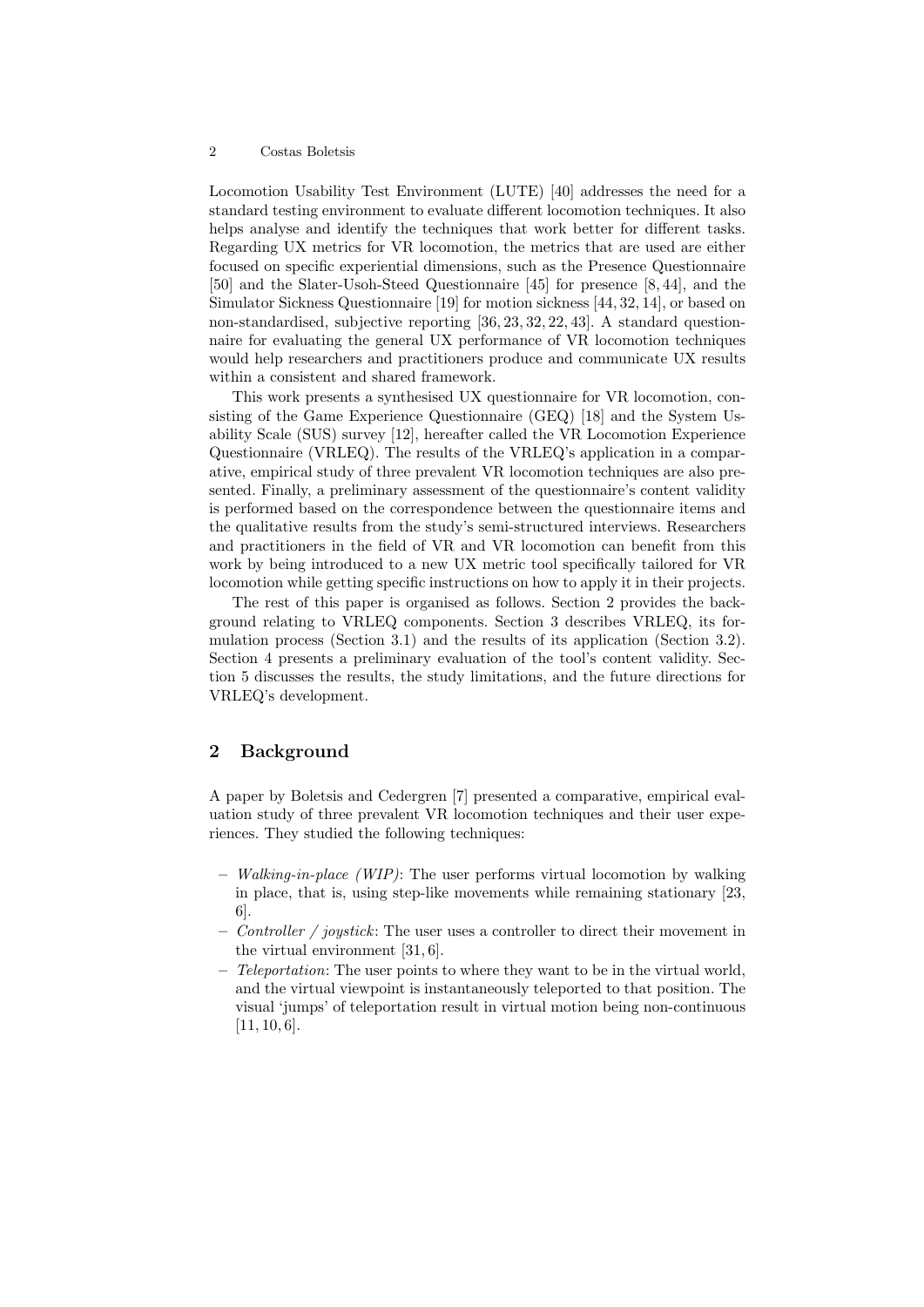Walking-in-place (WIP), controller-based locomotion, and teleportation were used by 26 adults in order to perform a game-like task of locating four specific places (called checkpoints) in a virtual environment. The study employed a mixed-methods approach and used the synthesised VRLEQ questionnaire, consisting of the GEQ and SUS questionnaires, to quantitatively assess UX and semi-structured interviews to assess it qualitatively.

GEQ [18] is a user experience questionnaire that has been used in several domains, such as gaming, augmented reality, and location-based services, because of its ability to cover a wide range of experiential factors with good reliability [25, 35, 33, 34, 24]. The use of GEQ is also established in the VR aspects of navigation and locomotion  $[28, 30]$ , haptic interaction  $[1]$ , VR learning  $[4]$ , cyberpsychology [47], and gaming [42]. GEQ is administered after the session and asks the user to indicate how they felt during or after the session with a series of statements. The GEQ comes in different versions depending on the kind of experience the experimenter is trying to document. Apart from the core version (33 statements), there are in-game (14 statements), post-game (17 statements), and social-presence (17 statements) versions of the questionnaire. All GEQ versions cover UX dimensions such as Competence, Sensory and Imaginative Immersion, Flow, Tension, Challenge, Negative Affect, Positive Affect, et al.

SUS [12] allows usability practitioners and researchers to measure the subjective usability of products and services. In the VR domain, SUS has been utilised in several studies on topics such as VR rehabilitation and health services [27, 39, 49, 20, 29], VR learning [26], and VR training [16]. SUS is a 10-statement questionnaire that can be administered quickly and easily, and it returns scores ranging from 0 to 100. A SUS score above 68 is considered above average and that below 68 is considered below average [12]. SUS scores can also be translated into adjective ratings, such as 'worst imaginable', 'poor', 'OK', 'good', 'excellent', and 'best imaginable' and into grade scales ranging from A to F [5]. SUS has been demonstrated to be reliable and valid, robust with a small number of participants and to have the distinct advantage of being technology agnostic – meaning it can be used to evaluate a wide range of hardware and software systems [12, 13, 48, 21]. Apart from the original SUS survey, there is also a positively worded version that is equally reliable as the original one [41].

## 3 VR Locomotion Experience Questionnaire

#### 3.1 Questionnaire Formulation

Statements and Dimensions: The VRLEQ (Table 1) utilises all the dimensions and respective statements of the in-game GEQ version, that is, Competence, Sensory and Imaginative Immersion, Flow, Tension, Challenge, Negative Affect, Positive Affect, along with the dimension of Tiredness and statements relating to it from the post-game GEQ version. For the in-game GEQ statements (i.e., statements 1–14 in Table 1), the VRLEQ asks the user "Please indicate how you felt while navigating in VR". For the Tiredness dimension (i.e., statements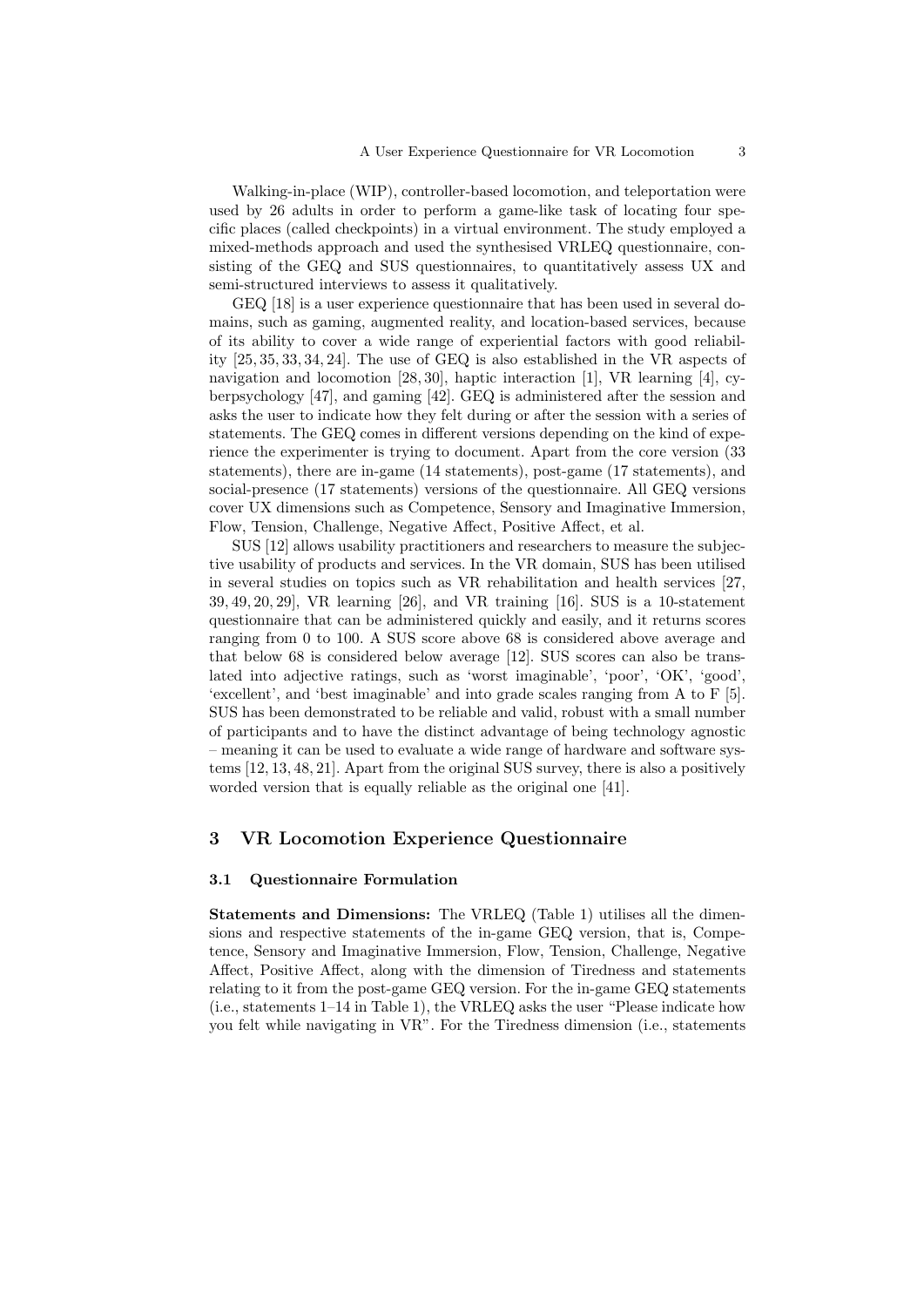| #                | <b>Statement</b>                                                                    | <b>Dimension</b>    |
|------------------|-------------------------------------------------------------------------------------|---------------------|
| $\overline{1}$ . | I was interested in the task                                                        | Immersion           |
| $\overline{2}$ . | I felt successful                                                                   | Competence          |
| 3.               | I felt bored                                                                        | Negative Affect     |
| $\overline{4}$ . | I found it impressive                                                               | Immersion           |
| 5.               | I forgot everything around me                                                       | $F$ low             |
| 6.               | I felt frustrated                                                                   | Tension             |
| 7.               | I found it tiresome                                                                 | Negative Affect     |
| $\overline{8}$ . | I felt irritable                                                                    | Tension             |
| 9.               | I felt skilful                                                                      | Competence          |
| 10.              | I felt completely absorbed                                                          | Flow                |
| 11.              | I felt content                                                                      | Positive Affect     |
| 12.              | I felt challenged                                                                   | Challenge           |
| 13.              | I had to put a lot of effort into it                                                | Challenge           |
| 14.              | I felt good                                                                         | Positive Affect     |
| 15.              | I felt exhausted                                                                    | <b>Tiredness</b>    |
| 16.              | I felt weary                                                                        | Tiredness           |
| 17.              | I think that I would like to use this VR navigation technique Perceived Usability   |                     |
|                  | frequently                                                                          |                     |
| 18.              | If found the VR navigation technique unnecessarily complex Perceived Usability      |                     |
|                  | 19. I thought the VR navigation technique was easy to use                           | Perceived Usability |
| 20.              | I think that I would need the support of a technical person Perceived Usability     |                     |
|                  | to be able to use this VR navigation technique                                      |                     |
| 21.              | I found the various functions in this VR navigation technique Perceived Usability   |                     |
|                  | were well integrated                                                                |                     |
| 22.              | I thought there was too much inconsistency in this VR nav-Perceived Usability       |                     |
|                  | igation technique                                                                   |                     |
| 23.              | I would imagine that most people would learn to use this VR Perceived Usability     |                     |
|                  | navigation technique very quickly                                                   |                     |
| 24.              | I found the VR navigation technique very cumbersome to Perceived Usability          |                     |
|                  | 11 <sub>5</sub>                                                                     |                     |
| 25.              | I felt very confident using the VR navigation technique                             | Perceived Usability |
| 26.              | I needed to learn a lot of things before I could get going with Perceived Usability |                     |
|                  | this VR navigation technique                                                        |                     |

Table 1. The VRLEQ statements and the experiential dimensions they address.

15–16 in Table 1) the VRLEQ asks "Please indicate how you felt after you finished navigating in VR". The in-game GEQ version was chosen because of its brevity compared to the core version (14 versus 33 statements, respectively), the coverage of the same UX dimensions as the core GEQ and its good reliability. Its smaller size is preferable so that responders do not get frustrated or exhausted or impatient from a long survey, especially after an immersive VR experience and during a comparative study of VR locomotion techniques where several applications of the VRLEQ (one per technique) would be necessary. Tiredness was considered an appropriate post-session dimension to capture since fatigue is considered a major challenge for VR locomotion [2, 37] that would not be fully or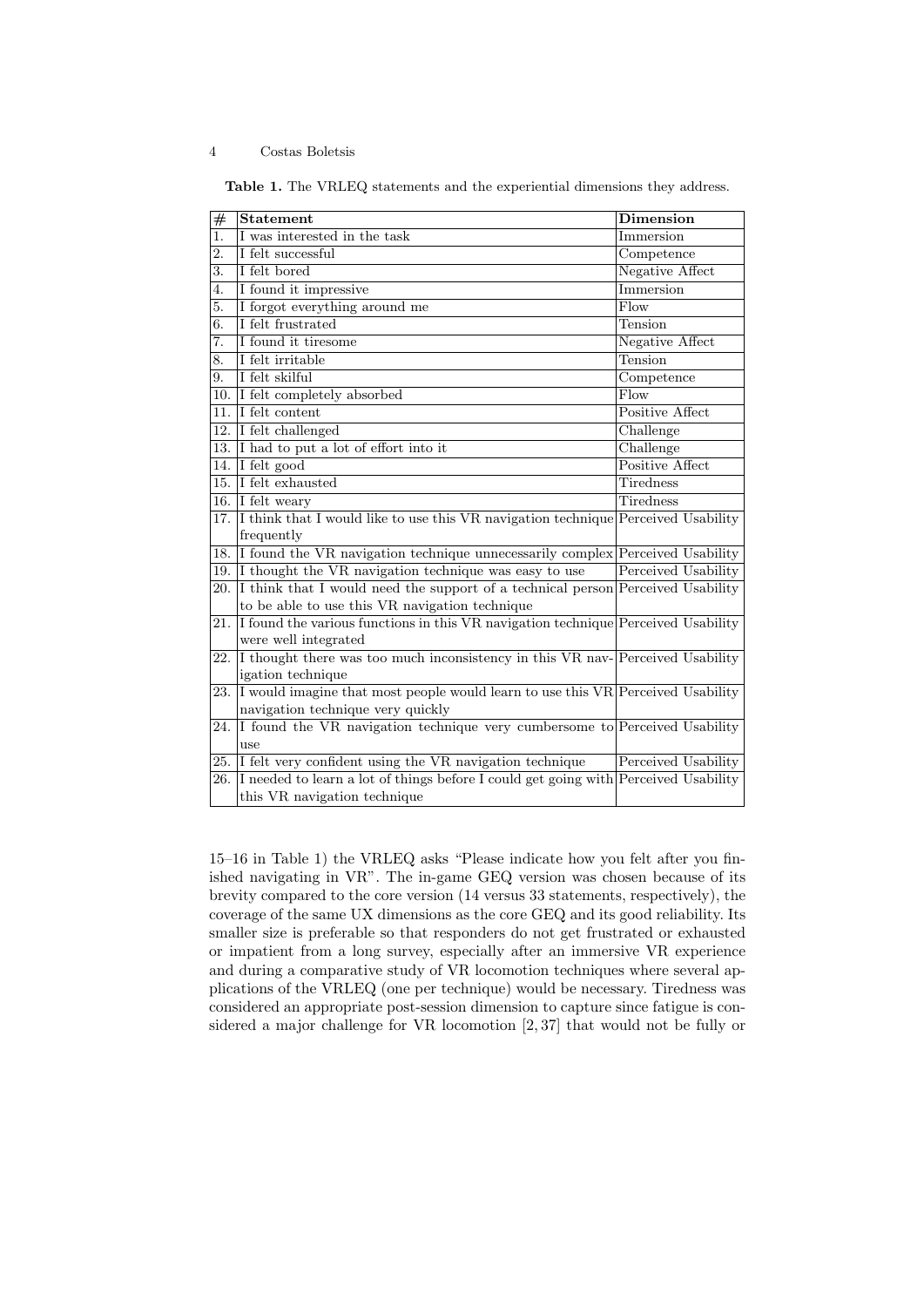clearly covered by the other negative dimensions of the in-game GEQ (e.g. Tension, Negative Affect, Challenge). The original SUS survey adds the dimension of Perceived Usability to the VRLEQ. For the SUS statements (i.e., statements 17–26 in Table 1), the user is asked "Please check the box that reflects your immediate response to each statement." The phrasing of several statements of the GEQ and SUS were modified so that they address VR locomotion and are easily understandable by users with varying knowledge (e.g., "VR navigation" was used instead of "VR locomotion").

Scales and Scoring: VRLEQ uses the scales and the scoring of the original GEQ and SUS questionnaires. The GEQ statements of the VRLEQ (i.e., statements 1–16 in Table 1) were rated on a five-point Likert scale of 0 (not at all), 1 (slightly), 2 (moderately), 3 (fairly), and 4 (extremely). Then, the average score per dimension was calculated and scaled between 0 and 4. The SUS statements of the VRLEQ (i.e., statements 17–26 in Table 1) were also rated on a five-point Likert scale of 0 (strongly disagree), 1 (disagree), 2 (neutral), 3 (agree), and 4 (strongly agree). The scores associated with the negative statements 18, 20, 22, 24, and 26 (in Table 1) should be inverted; therefore, their points were subtracted from 4. The points associated with the positive statements 17, 19, 21, 23, and 25 were not altered. This scaled all values from 0 to 4. Then, all points from the 10 statements were added and multiplied by 2.5, which converted the range of possible values from 0 to 100.

#### 3.2 Application and Results

Twenty-six participants ( $n = 26$ , mean age: 25.96, SD: 5.04, male/female: 16/10) evaluated the three VR locomotion techniques by filling out the VRLEQ questionnaire and through interviews. The VRLEQ results are shown in Figure 1. GEQ dimensions' scores are plotted on the same scale as the SUS scores (Perceived Usability), that is, scaled between 0 and 100, for clearer visualisation.

The non-parametric Friedman test was used to detect differences between the techniques' performances. It showed statistically significant differences in the scores of: Competence  $(X^2(2) = 16.455, p < 0.001)$ , Immersion  $(X^2(2) =$ 6.099,  $p = 0.047$ ), Challenge  $(X^2(2) = 34.587, p < 0.001)$ , Negative Affect  $(X^2(2) = 15.459, p < 0.001)$ , Tiredness  $(X^2(2) = 23.011, p < 0.001)$ , and Perceived Usability  $(X^2(2) = 16.340, p < 0.001)$ . The Friedman test indicated no statistically significant differences in the Flow, Tension, and Positive Affect components between the three techniques.

### 4 Evaluation

In this section, the content validity assessment of the synthesised VRLEQ is presented. This helped assess whether the VRLEQ represents all facets of UX for VR locomotion. Content validity can be assessed through literature reviews, expert opinions, population sampling, and qualitative research [3, 15], the latter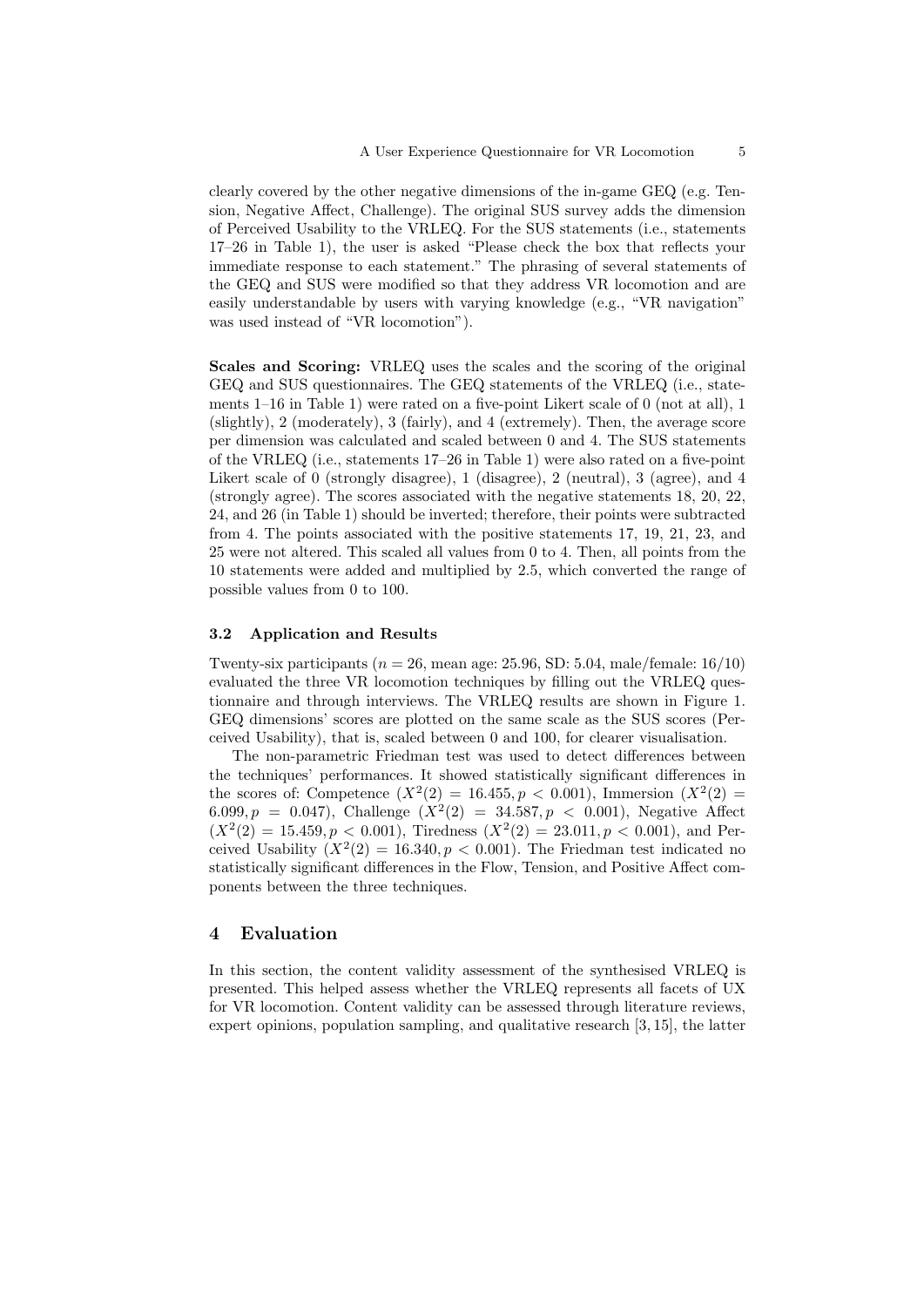

Fig. 1. Mean VRLEQ values (with standard deviation bars) across the experiential dimensions. GEQ values are scaled from 0 to 100 (i.e. values multiplied by 25) for uniform visualisation.

being the case herein. The interview remarks by the VR locomotion users of the three techniques are used as groundtruth. Then, the correspondence between the test items (i.e., VRLEQ dimensions) and the interview remarks was examined (Table 2). The VRLEQ and the semi-structured interviews evaluated UX at two different levels. The former provided an overview of UX performance and the latter provided specific insights in addition to a general overview.

During the semi-structured interviews, participants were asked about what they liked and did not like about the evaluated VR locomotion techniques and why. The interviewer followed up on the participants' comments until each topic was covered. In the end, the interview responses were coded by two researchers. The inter-rater reliability showed high agreement.

## 5 Conclusion

Table 2 shows that the VRLEQ dimensions' scoring corresponded well with the semi-structured interview remarks and captured and reflected the experiential qualities of each VR locomotion technique. In our assessment, VRLEQ documented all facets of the VR locomotion techniques' UX performance and demonstrated satisfactory content validity. Moreover, the VRLEQ results facilitated and quantified the comparisons between the techniques and illuminated how the techniques performed in relation to each other. When these results are combined with the related results from interviews, then the experimenter can potentially pinpoint the interaction strengths and weaknesses of the techniques that impacted the experiential performance, thus collecting valuable information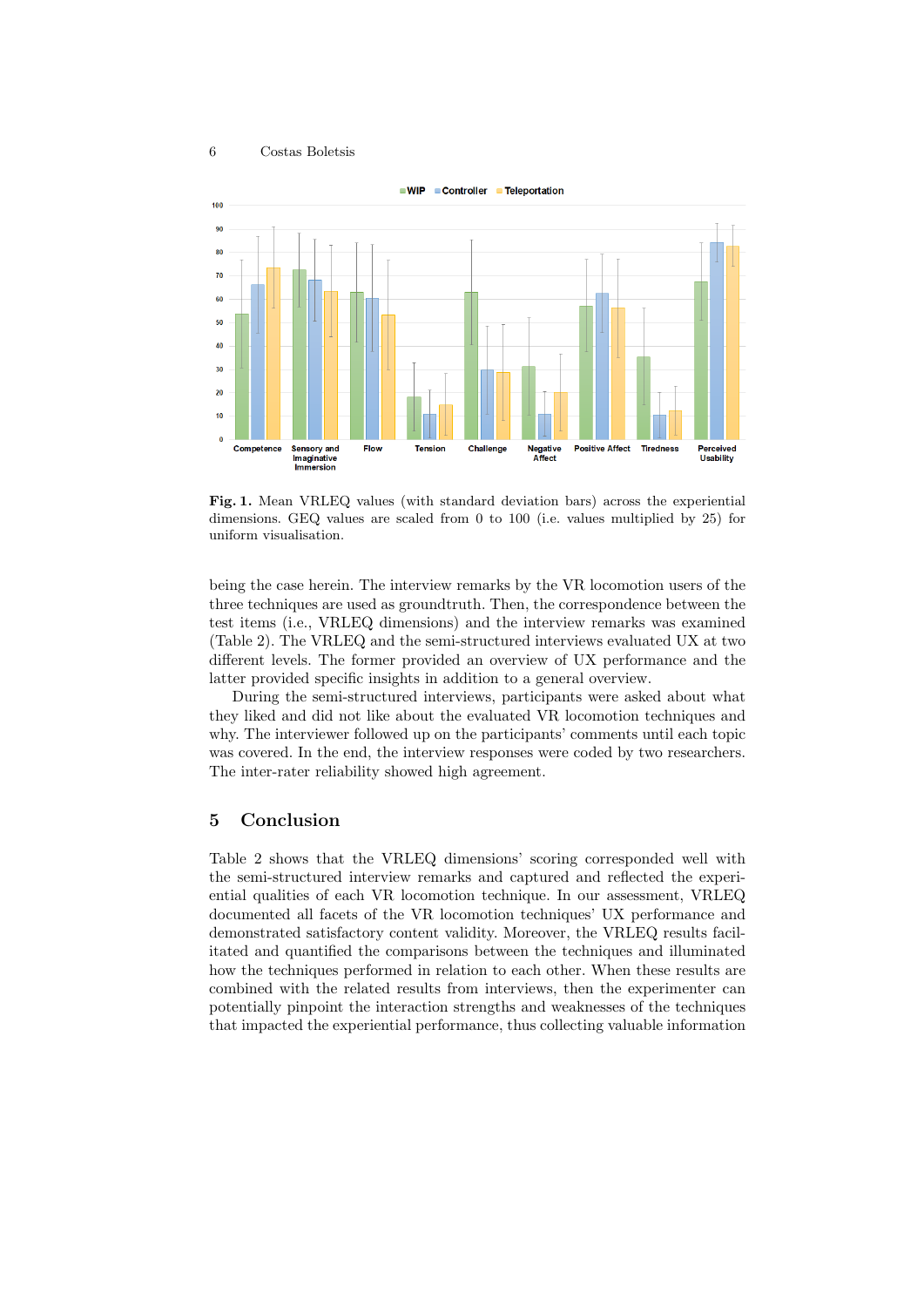| Interview remarks                                                                     | Dimensions and scoring             |  |  |
|---------------------------------------------------------------------------------------|------------------------------------|--|--|
| $-WIP-$                                                                               |                                    |  |  |
| WIP offered high levels of immersion owing to its - Moderate-to-high Immersion        |                                    |  |  |
| natural and realistic way of moving.                                                  | - Moderate-to-high Flow            |  |  |
| Many participants found that the translation of - Moderate-to-high Challenge          |                                    |  |  |
| real body movement to VR motion made the tech- - Moderate-to-high Negative Affect     |                                    |  |  |
| nique tiresome.                                                                       | - Moderate-to-high Tiredness       |  |  |
|                                                                                       | - "OK" Perceived Usability         |  |  |
| Others found that the translation of real body - Moderate-to-high Positive Affect     |                                    |  |  |
| movement to VR motion added a certain level of                                        |                                    |  |  |
| physical training, fun and entertainment.                                             |                                    |  |  |
| WIP caused fear of colliding with physical ob-- Low-to-moderate Tension               |                                    |  |  |
| jects in real life and motion sickness, especially  - Moderate-to-high Challenge      |                                    |  |  |
| for novice VR users.                                                                  | - Moderate-to-high Negative Affect |  |  |
|                                                                                       | - "OK" Perceived Usability         |  |  |
| Participants were able to go on with the tasks - Moderate Competence                  |                                    |  |  |
| despite their interaction difficulties.                                               | - "OK" Perceived Usability         |  |  |
| $-$ Controller $-$                                                                    |                                    |  |  |
| It was found to be easy-to-use and was charac- - Moderate-to-high Competence          |                                    |  |  |
| terised as "familiar", "intuitive", and "comfort- - Low-to-moderate Challenge         |                                    |  |  |
| able".                                                                                | - Moderate-to-high Positive Affect |  |  |
|                                                                                       | - "Excellent" Perceived Usability  |  |  |
| It was reported that during the first seconds of- Moderate-to-high Competence         |                                    |  |  |
| use, the technique caused motion sickness. How- $\vert$ - Low-to-moderate Challenge   |                                    |  |  |
| ever, after a few seconds, the participants were- Low Tension                         |                                    |  |  |
| able to adjust and master the technique.                                              | - Low Negative Affect              |  |  |
|                                                                                       | - Low Tiredness                    |  |  |
|                                                                                       | - "Excellent" Perceived Usability  |  |  |
| The technique achieved satisfying levels of immer- - Moderate-to-high Immersion       |                                    |  |  |
| sion for participants.                                                                | - Moderate-to-high Flow            |  |  |
| $-Teleportation-$                                                                     |                                    |  |  |
| It was described as the least immersive of the  - Moderate Immersion                  |                                    |  |  |
| three techniques, owing to its visual "jumps" and  - Moderate Flow                    |                                    |  |  |
| non-continuous movement.                                                              |                                    |  |  |
| "Blinking" – the teleporting transition from one - Moderate-to-high Challenge         |                                    |  |  |
| place of the virtual environment to another $-$ - Low-to-moderate Tension             |                                    |  |  |
| made the technique tiresome and put extra strain-Low-to-moderate Negative Affect      |                                    |  |  |
| on the participants vision.                                                           | - Low-to-moderate Tiredness        |  |  |
| Participants found teleportation to be effective- High Competence                     |                                    |  |  |
| when time was of the essence for the task owing  - Moderate-to-high Positive Affect   |                                    |  |  |
| to its fast navigation.                                                               | - Low-to-moderate Challenge        |  |  |
|                                                                                       | - "Good" Perceived Usability       |  |  |
| Using the method and mastering its interac-- High Competence                          |                                    |  |  |
| tion aspects were considered straight-forward and  - Moderate-to-high Positive Affect |                                    |  |  |
| easy; the visual cues, i.e., the direction arc ray and  - Low-to-moderate Challenge   |                                    |  |  |
| the marker on the virtual ground, were clear and  - "Good" Perceived Usability        |                                    |  |  |
| understandable.                                                                       |                                    |  |  |

Table 2. Correspondence between the VRLEQ dimensions and the semi-structured interview remarks.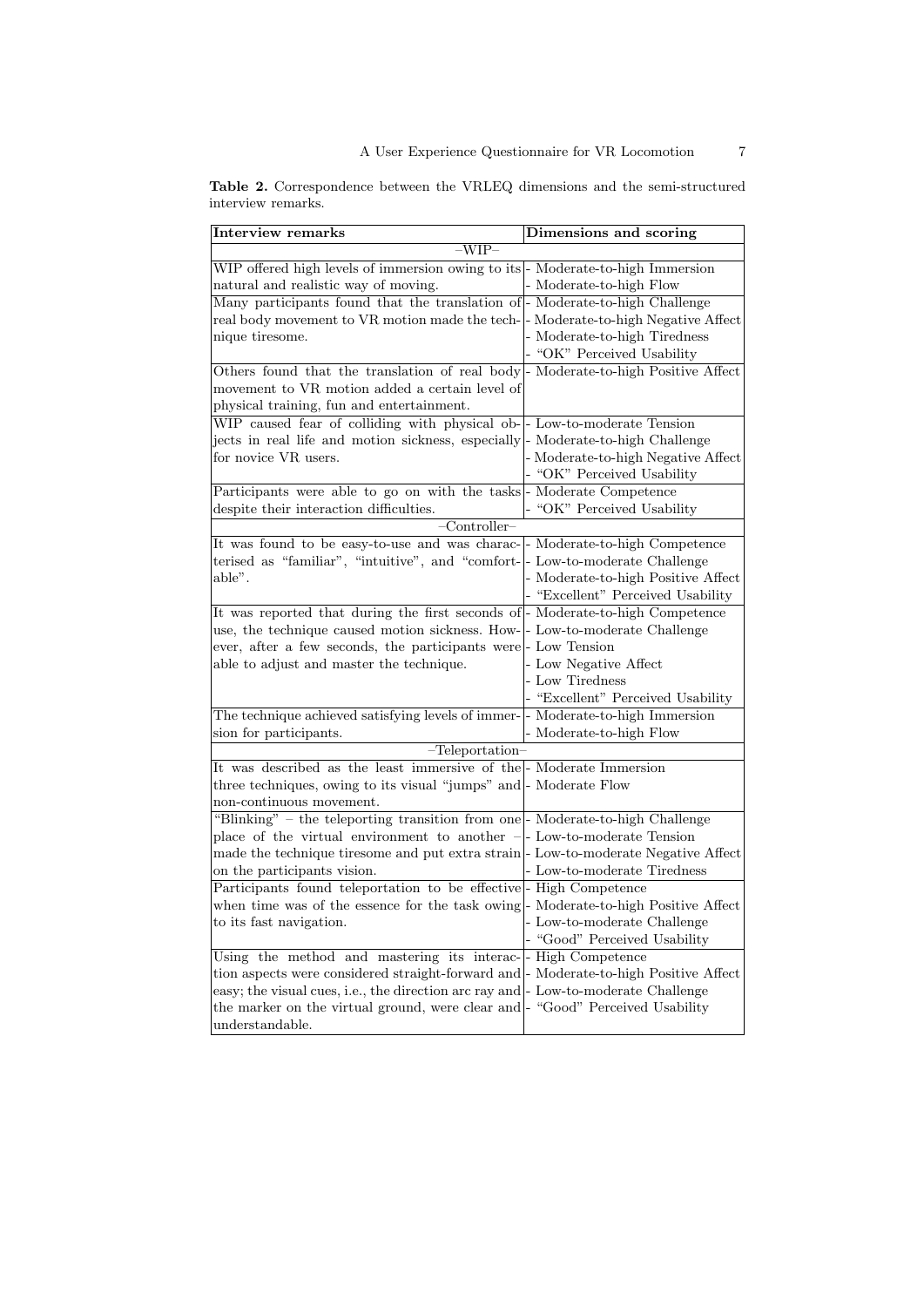for future improvements. It is suggested that an interview like the one described above should be included following the use of VRLEQ since the interview addresses additional, specific issues of the technical and interaction kinds. A UX questionnaire such as VRLEQ can answer the question "What is the effect that a VR locomotion technique has on UX?". The interview sheds more light on the "why" and reveals the specific factors that together form the UX performance.

Regarding the formulation and evaluation of VRLEQ in this paper, it is important to acknowledge the limitations. The evaluation is of a preliminary nature and based on qualitative comparisons. The small sample size does not assure reliable internal consistency and does not permit the construction of validity measurements. Moreover, the GEQ and SUS dimensions do not operate on the same conceptual UX level. Perceived Usability (SUS) exists at a higher level than the GEQ dimensions, and it contains sub-dimensions or sub-elements that are thematically relevant to those of the GEQ. This issue also arises when examining the relevant questions in both questionnaires (e.g., statements 9 and 25 in Table 1).

Accordingly, the future work on VRLEQ will: 1) include a larger sample size to enable reliable quantitative evaluation (reliability and validity), 2) develop a new UX model describing the relationship between the GEQ and SUS dimensions, 3) develop a shorter version of the VRLEQ by eliminating similar questions that measure the same dimension and 4) assess the reliability and validity of the shorter VRLEQ.

## References

- 1. Ahmed, I., Harjunen, V., Jacucci, G., Hoggan, E., Ravaja, N., Spapé, M.M.: Reach out and touch me: Effects of four distinct haptic technologies on affective touch in virtual reality. In: Proceedings of the 18th ACM International Conference on Multimodal Interaction. pp. 341–348. ACM (2016)
- 2. Albert, J., Sung, K.: User-centric classification of virtual reality locomotion. In: Proceedings of the 24th ACM Symposium on Virtual Reality Software and Technology. pp. 1–2 (2018)
- 3. Alumran, A., Hou, X.Y., Hurst, C.: Validity and reliability of instruments designed to measure factors influencing the overuse of antibiotics. Journal of Infection and Public Health 5(3), 221–232 (2012)
- 4. Apostolellis, P., Bowman, D.A.: Evaluating the effects of orchestrated, game-based learning in virtual environments for informal education. In: Proceedings of the 11th Conference on Advances in Computer Entertainment Technology. p. 4. ACM (2014)
- 5. Bangor, A., Kortum, P., Miller, J.: Determining what individual SUS scores mean: Adding an adjective rating scale. Journal of usability studies 4(3), 114–123 (2009)
- 6. Boletsis, C.: The new era of virtual reality locomotion: A systematic literature review of techniques and a proposed typology. Multimodal Technologies and Interaction 1(4), 24:1–24:17 (2017)
- 7. Boletsis, C., Cedergren, J.E.: VR locomotion in the new era of virtual reality: an empirical comparison of prevalent techniques. Advances in Human-Computer Interaction 2019, 7420781:1–7420781:15 (2019)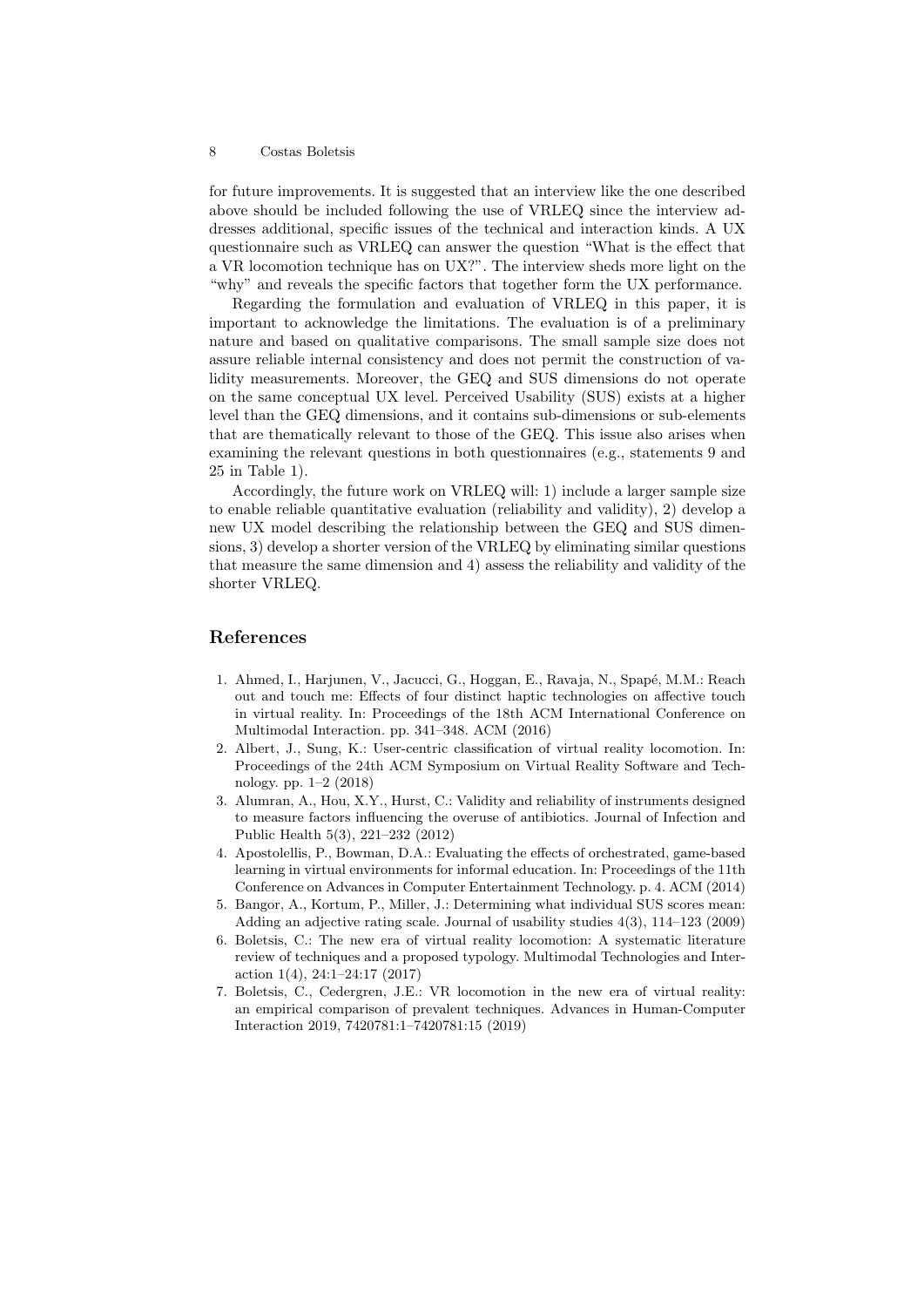- 8. Borrego, A., Latorre, J., Llorens, R., Alcañiz, M., Noé, E.: Feasibility of a walking virtual reality system for rehabilitation: objective and subjective parameters. Journal of neuroengineering and rehabilitation 13(1), 68 (2016)
- 9. Bowman, D., Kruijff, E., LaViola Jr, J.J., Poupyrev, I.P.: 3D User Interfaces: Theory and Practice, CourseSmart eTextbook. Addison-Wesley (2004)
- 10. Bozgeyikli, E., Raij, A., Katkoori, S., Dubey, R.: Locomotion in virtual reality for individuals with autism spectrum disorder. In: Proceedings of the Symposium on Spatial User Interaction. pp. 33–42. ACM (2016)
- 11. Bozgeyikli, E., Raij, A., Katkoori, S., Dubey, R.: Point & teleport locomotion technique for virtual reality. In: Proceedings of the Annual Symposium on Computer-Human Interaction in Play. pp. 205–216. ACM (2016)
- 12. Brooke, J.: SUS: A retrospective. Journal of Usability Studies 8(2), 29–40 (2013)
- 13. Brooke, J., et al.: SUS-A quick and dirty usability scale. Usability Evaluation in Industry 189(194), 4–7 (1996)
- 14. Bruder, G., Lubos, P., Steinicke, F.: Cognitive resource demands of redirected walking. IEEE transactions on visualization and computer graphics  $21(4)$ , 539– 544 (2015)
- 15. DeVon, H.A., Block, M.E., Moyle-Wright, P., Ernst, D.M., Hayden, S.J., Lazzara, D.J., Savoy, S.M., Kostas-Polston, E.: A psychometric toolbox for testing validity and reliability. Journal of Nursing scholarship 39(2), 155–164 (2007)
- 16. Grabowski, A., Jankowski, J.: Virtual reality-based pilot training for underground coal miners. Safety science 72, 310–314 (2015)
- 17. Hale, K.S., Stanney, K.M.: Handbook of virtual environments: Design, implementation, and applications. CRC Press (2014)
- 18. Ijsselsteijn, W., De Kort, Y., Poels, K.: The game experience questionnaire. Technische Universiteit Eindhoven (2013)
- 19. Kennedy, R.S., Lane, N.E., Berbaum, K.S., Lilienthal, M.G.: Simulator sickness questionnaire: An enhanced method for quantifying simulator sickness. The international journal of aviation psychology 3(3), 203–220 (1993)
- 20. Kizony, R., Weiss, P.L.T., Shahar, M., Rand, D.: Theragame: A home based virtual reality rehabilitation system. International Journal on Disability and Human Development 5(3), 265–270 (2006)
- 21. Kortum, P., Acemyan, C.Z.: How low can you go?: is the system usability scale range restricted? Journal of Usability Studies 9(1), 14–24 (2013)
- 22. Kruijff, E., Riecke, B., Trekowski, C., Kitson, A.: Upper body leaning can affect forward self-motion perception in virtual environments. In: Proceedings of the 3rd ACM Symposium on Spatial User Interaction. pp. 103–112 (2015)
- 23. Langbehn, E., Eichler, T., Ghose, S., von Luck, K., Bruder, G., Steinicke, F.: Evaluation of an omnidirectional walking-in-place user interface with virtual locomotion speed scaled by forward leaning angle. In: Proceedings of the GI Workshop on Virtual and Augmented Reality (GI VR/AR). pp. 149–160 (2015)
- 24. Lee, G.A., Dünser, A., Kim, S., Billinghurst, M.: CityViewAR: A mobile outdoor AR application for city visualization. In: Proceedings of the IEEE International Symposium on Mixed and Augmented Reality. pp. 57–64. IEEE (2012)
- 25. Lee, G.A., Dunser, A., Nassani, A., Billinghurst, M.: Antarcticar: An outdoor ar experience of a virtual tour to antarctica. In: Proceedings of the IEEE International Symposium on Mixed and Augmented Reality-Arts, Media, and Humanities. pp. 29–38. IEEE (2013)
- 26. Lin, H.C.K., Hsieh, M.C., Wang, C.H., Sie, Z.Y., Chang, S.H.: Establishment and usability evaluation of an interactive AR learning system on conservation of fish. Turkish Online Journal of Educational Technology 10(4), 181–187 (2011)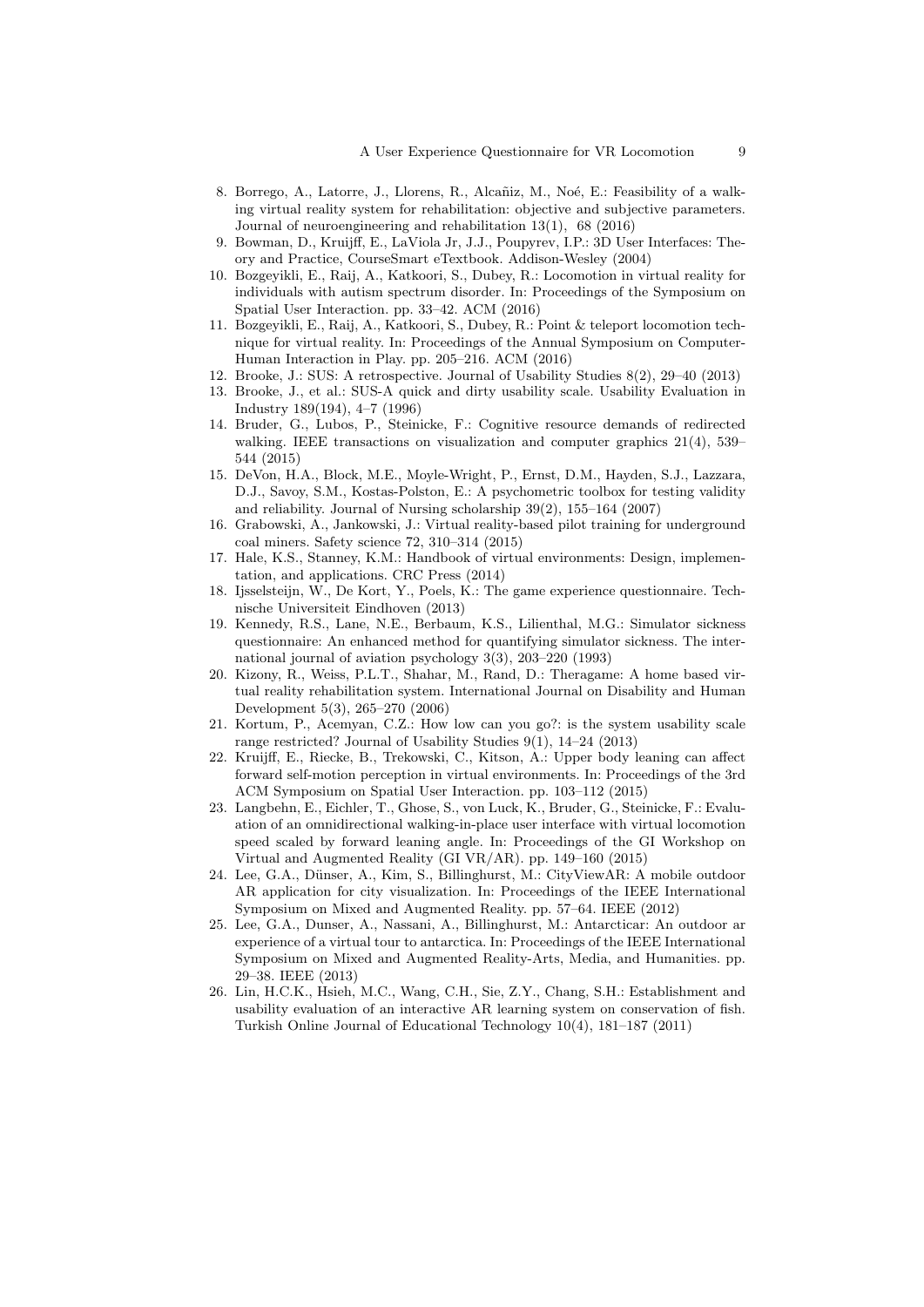- 10 Costas Boletsis
- 27. Lloréns, R., Noé, E., Colomer, C., Alcañiz, M.: Effectiveness, usability, and costbenefit of a virtual reality–based telerehabilitation program for balance recovery after stroke: A randomized controlled trial. Archives of physical medicine and rehabilitation 96(3), 418–425 (2015)
- 28. Meijer, F., Geudeke, B.L., Van den Broek, E.L.: Navigating through virtual environments: Visual realism improves spatial cognition. CyberPsychology & Behavior 12(5), 517–521 (2009)
- 29. Meldrum, D., Glennon, A., Herdman, S., Murray, D., McConn-Walsh, R.: Virtual reality rehabilitation of balance: assessment of the usability of the nintendo wii $\circledR$ fit plus. Disability and rehabilitation: assistive technology 7(3), 205–210 (2012)
- 30. Nabiyouni, M., Bowman, D.A.: An evaluation of the effects of hyper-natural components of interaction fidelity on locomotion performance in virtual reality. In: Proceedings of the 25th International Conference on Artificial Reality and Telexistence and 20th Eurographics Symposium on Virtual Environments. pp. 167–174. Eurographics Association (2015)
- 31. Nabiyouni, M., Saktheeswaran, A., Bowman, D.A., Karanth, A.: Comparing the performance of natural, semi-natural, and non-natural locomotion techniques in virtual reality. In: Proceedings of the IEEE Symposium on 3D User Interfaces. pp. 3–10. IEEE (2015)
- 32. Nabiyouni, M., Scerbo, S., DeVito, V., Smolen, S., Starrin, P., Bowman, D.A.: Design and evaluation of a visual acclimation aid for a semi-natural locomotion device. In: 2015 IEEE Symposium on 3D User Interfaces (3DUI). pp. 11–14. IEEE (2015)
- 33. Nacke, L., Lindley, C.: Boredom, immersion, flow: A pilot study investigating player experience. In: Proceedings of the IADIS International Conference Gaming 2008: Design for engaging experience and social interaction. pp. 1–5. IADIS Press (2008)
- 34. Nacke, L., Lindley, C.A.: Flow and immersion in first-person shooters: measuring the player's gameplay experience. In: Proceedings of the 2008 Conference on Future Play: Research, Play, Share. pp. 81–88. ACM (2008)
- 35. Nacke, L.E., Grimshaw, M.N., Lindley, C.A.: More than a feeling: Measurement of sonic user experience and psychophysiology in a first-person shooter game. Interacting with Computers 22(5), 336–343 (2010)
- 36. Nilsson, N.C., Serafin, S., Nordahl, R.: A comparison of different methods for reducing the unintended positional drift accompanying walking-in-place locomotion. In: 2014 IEEE Symposium on 3D User Interfaces (3DUI). pp. 103–110. IEEE (2014)
- 37. Ohshima, T., Shibata, R., Edamoto, H., Tatewaki, N.: Virtual isu: locomotion interface for immersive vr experience in seated position (1). In: SIGGRAPH ASIA 2016 Posters, pp. 1–2 (2016)
- 38. Olszewski, K., Lim, J.J., Saito, S., Li, H.: High-fidelity facial and speech animation for VR HMDs. ACM Transactions on Graphics 35(6), 221 (2016)
- 39. Rand, D., Kizony, R., Weiss, P.T.L.: The Sony PlayStation II EyeToy: Low-cost virtual reality for use in rehabilitation. Journal of neurologic physical therapy 32(4), 155–163 (2008)
- 40. Sarupuri, B., Hoermann, S., Whitton, M.C., Lindeman, R.W.: Lute: A locomotion usability test environmentfor virtual reality. In: 2018 10th International Conference on Virtual Worlds and Games for Serious Applications (VS-Games). pp. 1–4. IEEE (2018)
- 41. Sauro, J., Lewis, J.R.: When designing usability questionnaires, does it hurt to be positive? In: Proceedings of the SIGCHI Conference on Human Factors in Computing Systems. pp. 2215–2224 (2011)